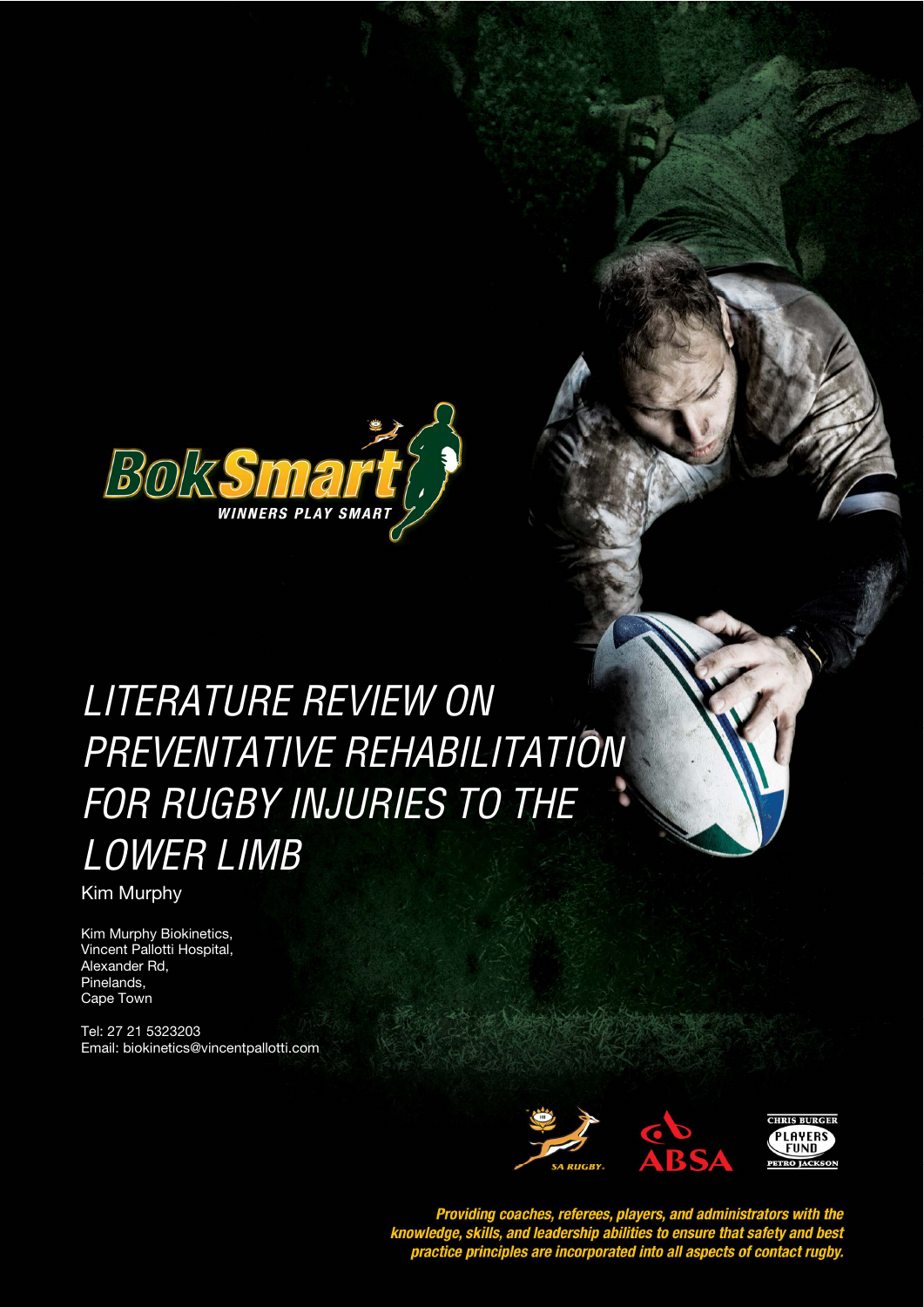## **INTRODUCTION**

The lower limb is susceptible to injuries as rugby is a fast-moving, high-intensity sport with physical contact.

## **MOST COMMON RUGBY INJURIES**

In rugby the lower limb is the most commonly injured area of the body. For example, the lower limb accounted for 42% of all injuries at the 1995 Rugby World Cup in South Africa <sup>37</sup>. In Argentinian provincial rugby the lower limb accounted for 12% of all injuries and 14% of lower-limb injuries involved the knee <sup>6</sup>. A study of South African Super 12 players in 2005 showed that the pelvis and hip were the most commonly injured area (19%) followed by the knee (13%) and that ligament sprains accounted for 25% and muscle tears and strains 24% of injuries <sup>35</sup>. During matches the knee joint accounted for 12% of injuries, the thigh 8% and the ankle 5%. However, during practice sessions the injury profile was slightly different with the ankle being the most injured part of the body (14%), followed by the thigh at 13% and the hamstring at 11%.

A comprehensive prospective study of injuries to elite Australian rugby union players showed that that 52% of all injuries occurred in the lower limb. Ligament sprains and tears accounted for 26% of all injuries 3 . At an amateur level, the injury profile changes, with muscular injuries (including haematomas) being the most prevalent injury (29%) <sup>20</sup>.

Looking at specific injuries, Dallana et al. <sup>14</sup> found that knee injuries accounted for the most number of days absent from play and were made up of mostly anterior cruciate ligament injuries (ACL) (27%) and medial collateral ligament injuries (MCL) (25%).

An evaluation of the New Zealand RugbySmart programme (2005-2006) found that the knee was responsible for 25% of injuries, accounting for 31% of the total costs. The leg (upper and lower, excluding knee and ankle) were responsible for 6% of the injuries (and 7% cost) whereas the ankle accounted for 10% of the injuries (and 9% cost) <sup>25</sup> .

A long-term follow-up study <sup>42</sup> showed that 26% of players stopped playing rugby because of injury, and that 35% of these injuries involved the knee. This is supported by other studies which show that knee injuries result in the highest player absence from training and matches <sup>14</sup> .

A study examining the incidence and characteristics of rugby injuries amongst USA schoolboys and schoolgirls found that the injury rate was 5.3 injuries per 1000 athletic exposures, with 87% of the injuries occurring in males. The ankle accounted for 13% of injuries <sup>13</sup>. Most lower-limb injuries appear to be acute rather than chronic<sup>3</sup>.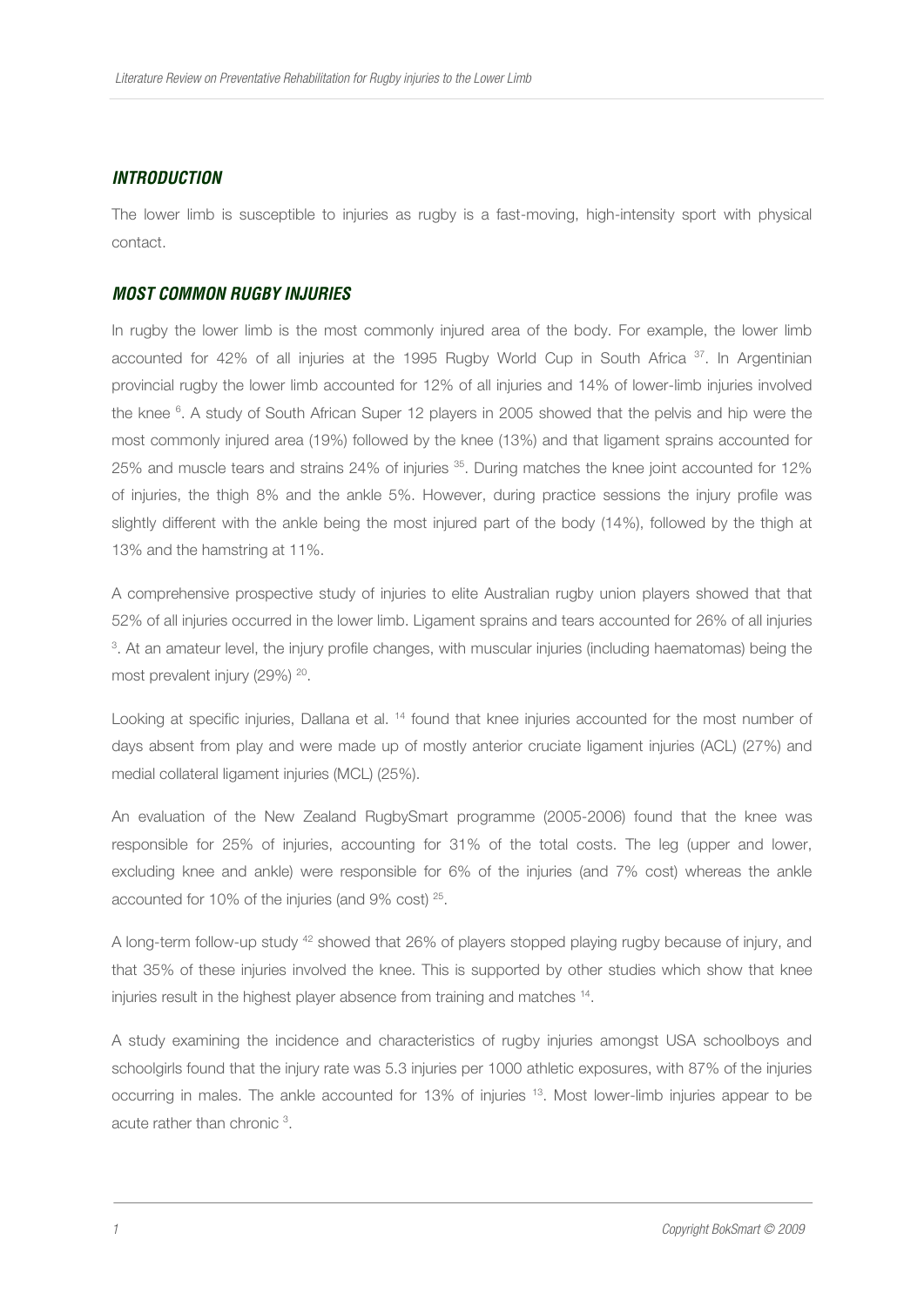## **LEVEL OF PLAY**

There is evidence to suggest that the numbers of injuries increase in relation to an increasing proficiency level of play 21,61,67,28,41,42,71. Reasons for this could include player size, more physicality in the tackle area, and the fact that the ball is in play for a longer period at an elite level <sup>48</sup>. Bathgate et al. <sup>3</sup> has shown that following the onset of professionalism, the level of injury over a two-year period increased from 47 injuries/1000 to 74 injuries /1000 player hours.

## **GENDER DIFFERENCES**

Women's rugby is becoming increasingly popular so it is important to also track injuries among females, as there is no evidence to show that they follow the same pattern as injuries in men. A study <sup>58</sup> conducted during the 2006 Women's Rugby World Cup showed that 55% of the females sustained at least one injury. Four players sustained two injuries. The majority of the injuries occurred during the matches, as compared to practice sessions. Front row players had the highest rates of injury. Most injuries were during the tackle phase  $(63%)$  – a statistic supported by other studies  $43$ .

## **MECHANISM OF INJURY**

To implement an effective injury prevention programme it is necessary to examine the aspects of playing and training that are associated with a high risk of injury.

#### **Phase of play:**

Tackles, rucks and mauls appear to be the phase of play where most injuries occur. In a study of South African rugby players it was found that 40% of injuries occurred during tackling and 11% during mauls. In the 1995 Rugby World Cup <sup>37</sup>, 56% of injuries occurred during the tackle phase of play, 23% during rucks and mauls, 11% during open play and 9% as a result of foul play. A study of the Australian team (1994-2000), <sup>3</sup> showed that most (59%) injuries occurred during a tackle and 20% occurring during open play. This was slightly lower than the study on Argentinean rugby players which showed that 33% of injuries occurred in open play <sup>6</sup>. Foul play is also responsible for causing injuries <sup>5,37</sup>.

#### **Injuries by position:**

This varies from study to study. Some studies have found that there is no difference in injury rate between the backs and forwards <sup>23,36</sup>. However, an Argentinean study showed that the flanker appears to the most injured player (16%)  $6$ . An Australian study showed that the lock was the most injured forward whilst the fly half No 10 was the most injured back <sup>3</sup>.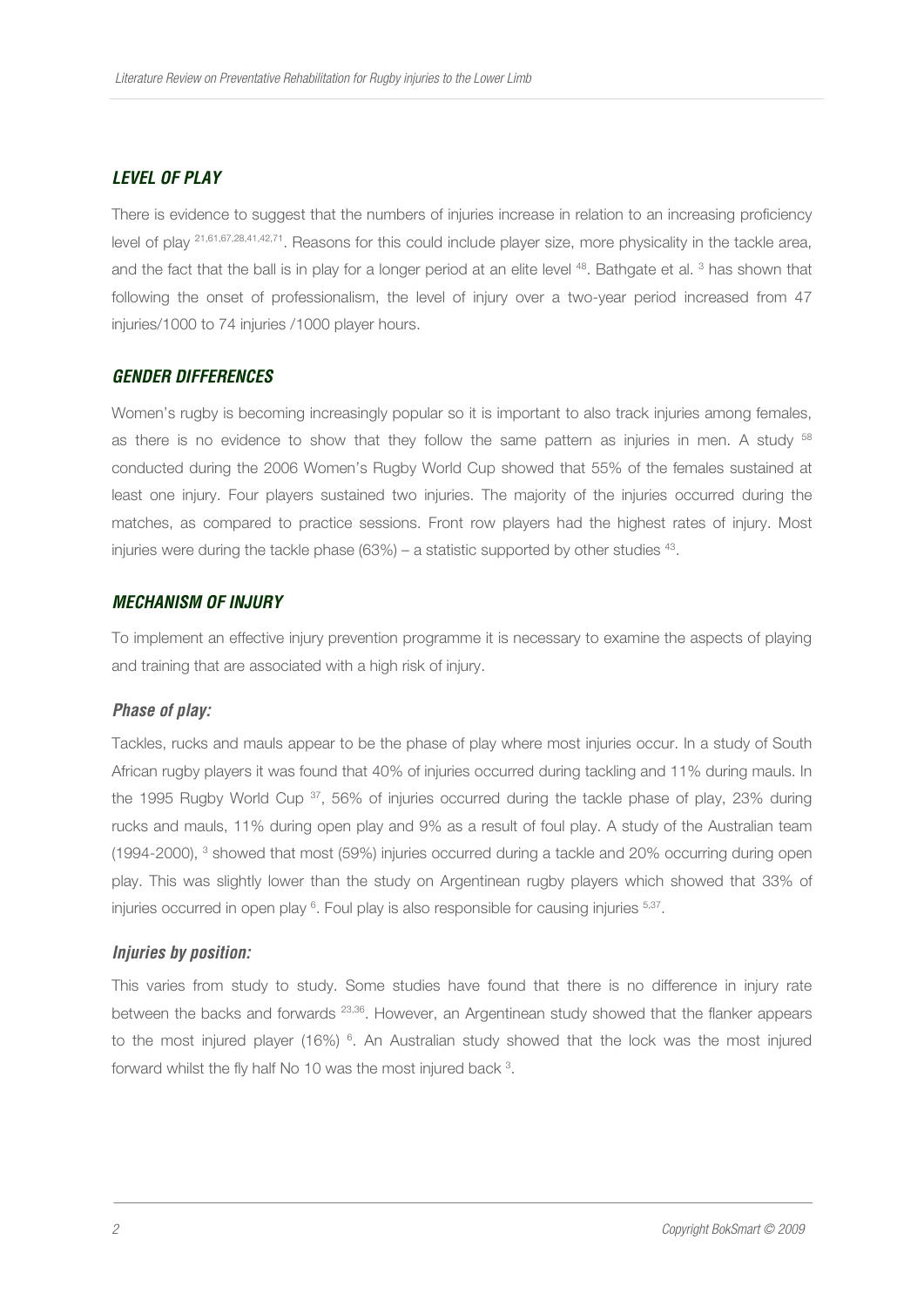## **Time during match when most injuries occur:**

Fatigue contributes to injuries as most injuries occur in the second half of the match 6,56, specifically the 3<sup>rd</sup> quarter (40%) <sup>3,20</sup>.

## **Previous injury:**

A previous injury appears to be a high risk factor for another injury 43,56. Interestingly, in a review of injured players it was found that a majority of players completed the full match in which they were injured and 39% of players played against medical advice at some time in their careers <sup>23</sup>.

## **RESEARCH ON PREVENTATIVE STATEGIES**

#### **Evidence for effectiveness of prevention**

The New Zealand RUGBY SMART programme is perhaps the leader in preventative strategies and includes research and the follow-up in a long-term preventative programme. This extensive nationwide initiative sought to reduce the number and severity of injuries in community rugby by providing evidencebased information about injury risk and injury prevention strategies to coaches and referees. This programme was delivered to 10,000 coaches and 2000 referees nationwide. It was launched in 2001 and a recent evaluation has shown a decrease in injury claims per 100 000 players <sup>25</sup>. Claims from knee and leg injuries had decreased by 2005, although the change in ankle injury claims was negligible.

The important take home messages that arose from evaluation of the programme were:

- Workshops can be used to communicate injury prevention information on a nation-wide basis.
- Community-focused injury prevention can be successful.
- The content needs to be suitable for audiences, with plain take-home messages.
- Evaluation of the efficacy of the programme should be included.

A study undertaken in South Africa <sup>18</sup> on schoolboy rugby found that a basic preventative training programme, in addition to normal training, reduced what they labelled intrinsic (chronic) but not extrinsic injuries (caused by an outside force) in 15- to 16-year-old boys. The main limitation of this study was that the experimental group was the A or first team and the control group was the B or second team which perhaps caused bias in the interpretation of the data.

A review study of adolescent sport <sup>1</sup> was concluded that injury prevention strategies that focused on pre-season conditioning, functional training, education, balance and sports-specific skills that are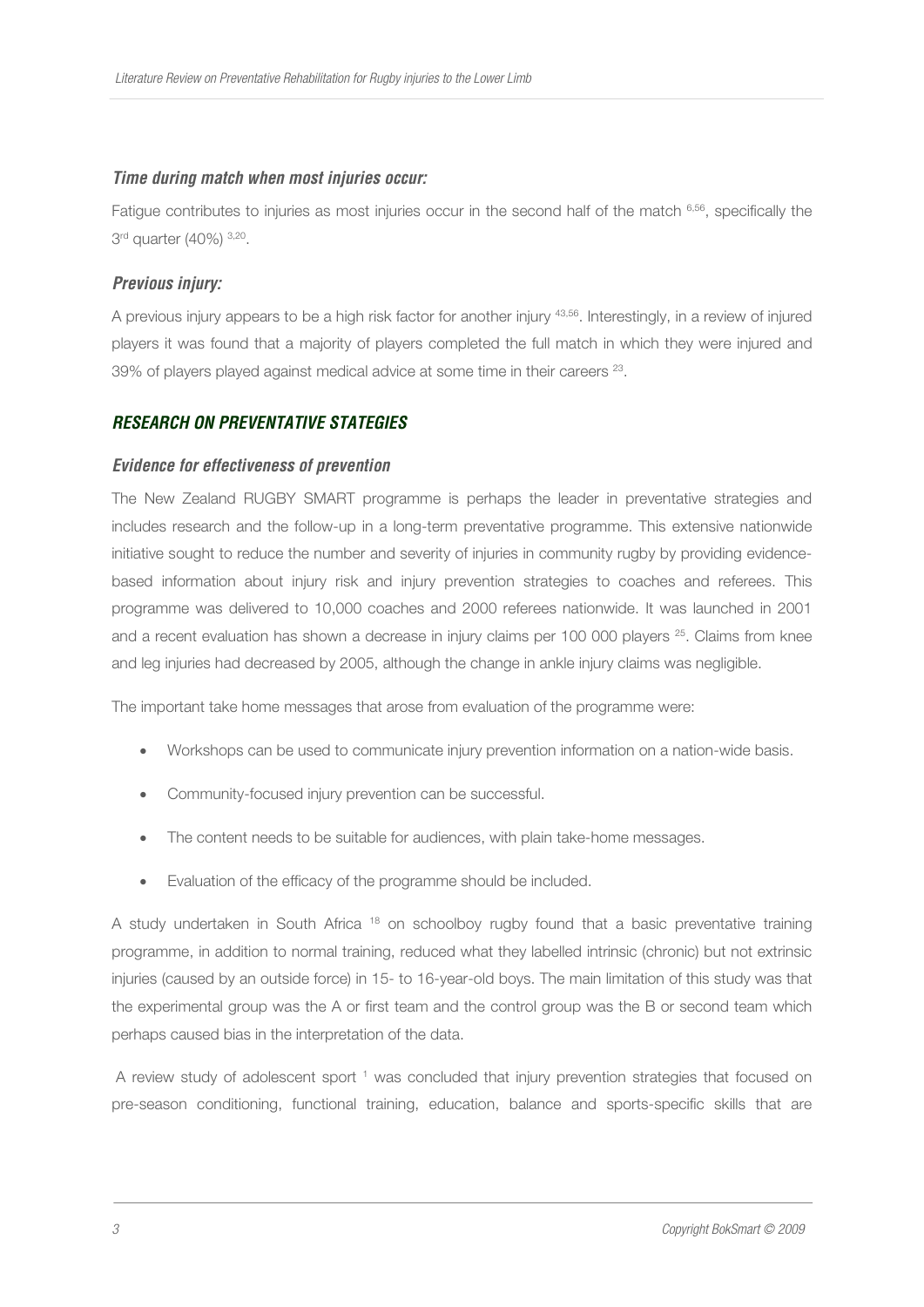continued throughout the season are effective. Many other studies, although small and non-randomised, also showed that it was in fact possible to reduce the incidence of knee and ankle injuries through preventative rehabilitation programmes  $9,2,52,70,34$ . Hewett et al  $31$  used a pre-season programme to develop flexibility, strength, power and landing mechanics and found that this had a beneficial effect on iniury profile.

One study however did find that there was an increased risk of rugby injuries for those who attended preseason training for longer periods. However, the data in this study was self-reported and relied on memory recall and the injuries were not properly diagnosed. <sup>43</sup>. Similarly, a study in New Zealand found that players who engaged in more than 40 hours of strenuous activity per week missed more playing time through injury than those who were less active <sup>55</sup>. This suggests that training load must be monitored so that players do not incur overload injuries.

#### **Warm-Up**

Three studies have examined the effect of warm-up on injury rate. The first study on handball players found a reduction in knee and ankle injuries after a comprehensive warm-up programme <sup>52</sup>. A prospective cohort study <sup>46</sup> found that a structured warm-up programme consisting of strength work, stretching, plyometrics and drills, was more effective than a traditional warm-up in reducing the rate of ACL injuries in female soccer players. Lastly, it was shown in a male cohort that education, a warm-up and cooldown after exercise resulted in a reduction in soccer injuries <sup>38</sup>.

#### **SPECIFIC TRAINING TO REDUCE SPECIFIC INJURIES**

Recently studies on proprioception and balance have contributed to the fine-tuning of preventative training programmes. Emery et al <sup>16</sup> implemented a home-based proprioceptive training programme and found that this improved static and dynamic balance in adolescents and reduced the rate of injury. A study on female handball players  $70$  using ankle-rotating discs found that those players who supplemented their strength training were less likely to be injured than controls who were merely doing strength training. Another study on rugby players showed that proprioceptive training was more effective in preventing injuries than strength training alone<sup>1</sup>.

Much research has now focused on preventative strategies to reduce the risk of ACL injuries. One randomised study on senior men elite soccer players showed a substantial decrease in the rate of injury to the ACL as a result of a static balance training programme using a balance board <sup>9</sup>. A trial incorporating over 1040 female soccer players used a sports-specific training intervention before athletic activity. The intervention was used in place of a traditional warm-up and included education, stretching, strengthening, plyometrics and sports specific agility drills. In the first year there was an 88% decrease in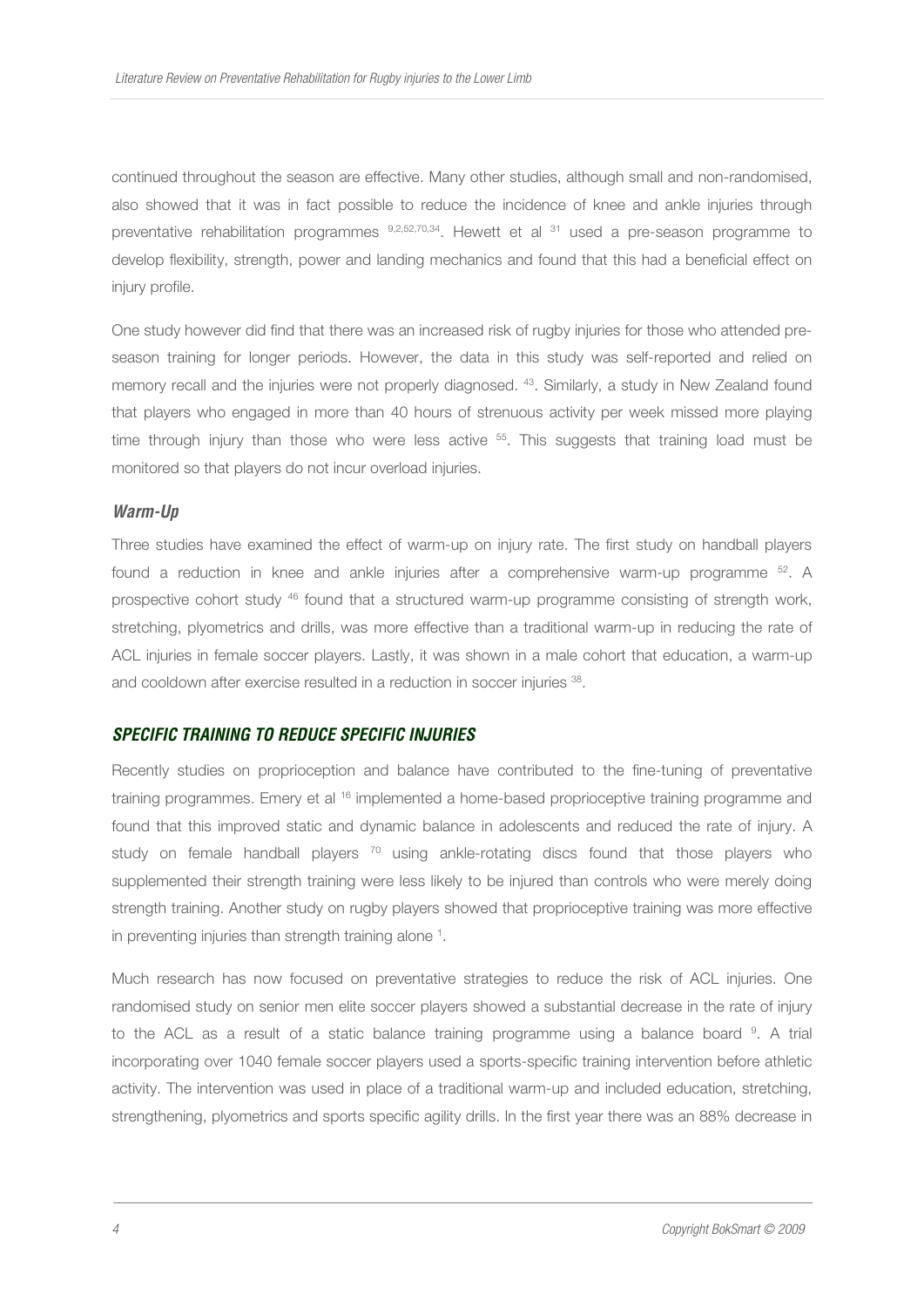ACL injury in the intervention group compared to the control, and over the two-year period this particular intervention programme showed a  $75\%$  reduction rate compared to the control group  $46$ . Meyer et al  $48$ studied "high risk ACL" female athletes based on knee abduction loads. These athletes were exposed to neuromuscular training over 7 weeks. After the intervention it was found that these "high-risk" athletes decreased the magnitude of this "abduction load". Although there were relatively few subjects in the study and the measurement tool was not validated for predicting ACL injury, it does show that neuromuscular training does indeed improve the biomechanics of the knee. Other studies support these findings <sup>32,10</sup>.

Proprioception would also govern the correct position of the knee during flexion. The focus on the alignment of the hip, ankle and knee and, more importantly, the knee over the toe has been shown to be important in knee ligament injuries 16,54 .

The hamstring muscle group has also been shown to be an important accessory stabiliser to the ACL in the knee joint complex. Results from intervention studies suggest that including hamstring strength training in a programme can help prevent ACL injuries. Although the studies had a small number of subjects they do indeed suggest the inclusion of hamstring strength training in a preventative programme 34,62 .

Hamstring strains are the most common injuries in most sports <sup>54,60</sup> and account for the most playing time missed. However, as pointed out earlier, the knee ranks higher in rugby, possibly as a result of the tackle which contributes to the high risk of injury. After reviewing all the information on the prevalence of injuries, if injuries caused by tackles were removed, the hamstring would probably be the most commonly affected muscle group. Evidence for preventing hamstring strains through exercise rehabilitation does exist. A rehabilitation program consisting of progressive agility and trunk stabilisation exercises was found to be more effective than a program emphasising isolated hamstring stretching and strengthening in promoting return to sports <sup>62</sup>. This study found a significant difference in re-injury rate in the agility and trunk stabilisation group (0%) compared to a control group (55%). After 1 year of return to sports, the re-injury rate was significantly greater in the control group (70%) who completed the hamstring stretching and strengthening program, as compared to 8% who completed the progressive agility and trunk stabilisation program.

Similar findings about the value of balance and proprioceptive training are shown in relation to ankle injuries. Looking at purely functional ankle instability measured by postural sway, Kidgell et al <sup>41</sup> found that this was improved by both mini trampoline training and dura disc training. Male and female volleyball players who did balance board training had a reduction in the rate of ankle sprains and a reduction in recurrence of ankle sprains  $68$ . Sheth et al  $63$  performed an interesting electromyography study on muscle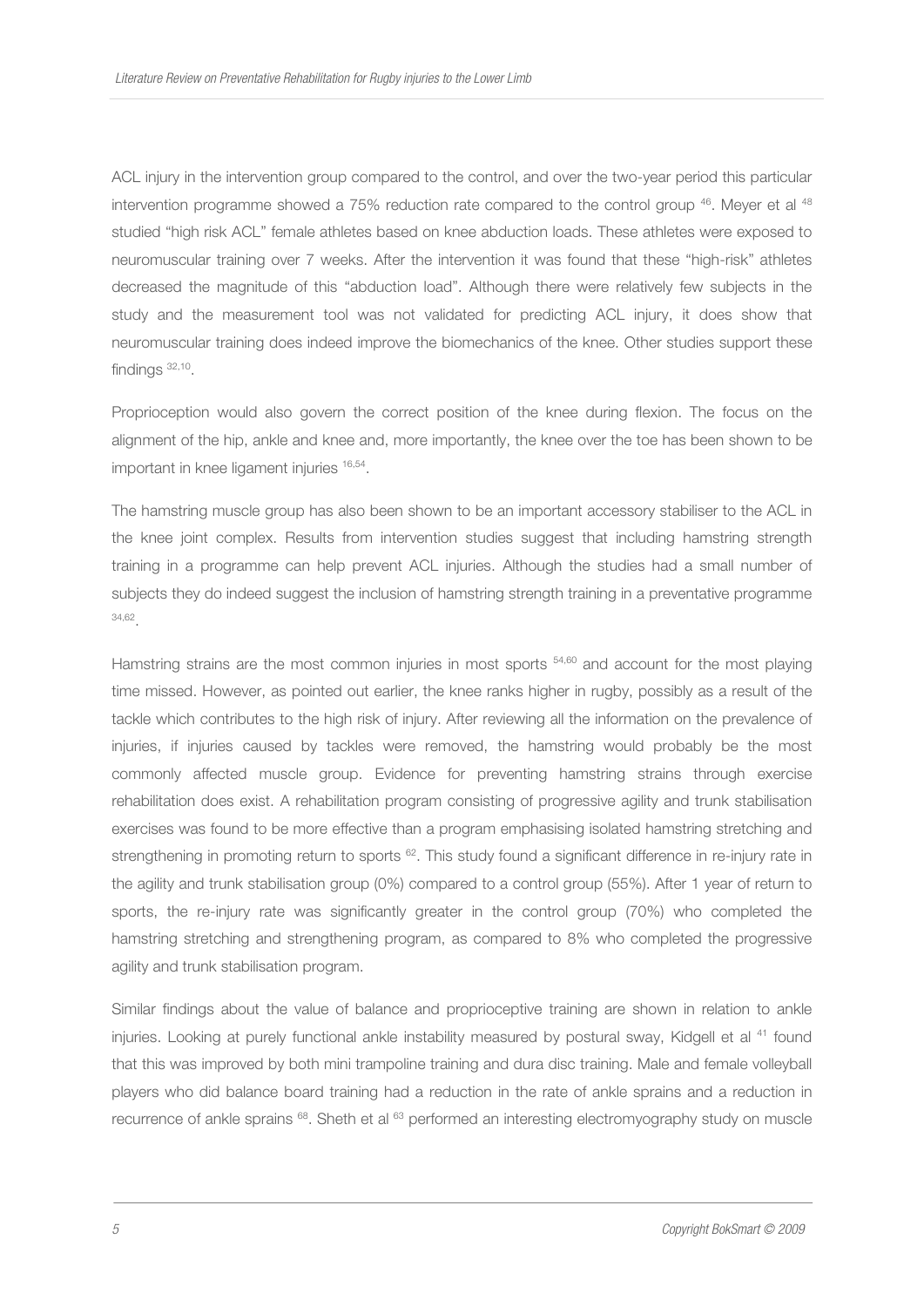reaction time and found that proprioceptive training improved reaction time in simulated ankle sprain situations.

The evidence would suggest that it is important that these preventative training programmes are continued throughout the season. Adult volleyball players showed a significant reduction in ankle sprains by continuing programmes through the season  $^{2,65,70}$ . The same was found in soccer players with a 50-70% reduction in groin injuries as well as a reduction in ACL injuries <sup>9</sup>.

#### **CONCLUSION**

The lower limb accounts for a high proportion of injuries in rugby. Much time and money is spent on getting players back on the field. Preventative training for the lower leg reduces the rate of injury of injuries and speeds up recovery. This training should be well planned so that the player is not overtrained, and should be continued through all the phases of a rugby season for best results. Preventative intervention should be comprehensive and include warm-up, hamstring eccentric training and proprioceptive and balance training.

## **REFERENCES**

- 1. ABERNETHY L. BLEAKLEY C. Strategies to prevent injury in adolescent sport: a systematic review. Br J Sports Med. 41:627-638. 2007.
- 2. BAHR R, LIAN O, BAHR IA. A two fold reduction in the incidence of acute ankle sprains in volleyball after the introduction of an injury prevention programme. A prospective cohort study. Scand J Med Sci Sports. 7: 172-7. 1997
- 3. BATHGATE A, BEST J, CRAIG G, JAMIESON M, WILEY J. A prospective study on injuries to elite Australian rugby union players. Br J Sports Med 36[4] 265-269. 2002
- 4. BENNEL K, CROSSLEY K. Musculoskeletal injuries in track and field. Incidence, distribution and risk factors. J Sci Med Sports 28: 97-100 1996
- 5. BIRD YE, WALLER S, MARSHALL SW, ALSOP, CHALMERS DJ, GERRARD DF. The New Zealand Rugby Injury and Performance Project V. Epidemiology of a season of rugby injury. Br J Sports Med. 32: 319-325. 1998
- 6. BOTTINI E, POGGI EJ, LUZURIAGI SECIN FP. Incidence and nature the most common injuries sustained in Argentina 1991-1997. Br J Sports Med 34: 94-97. 2000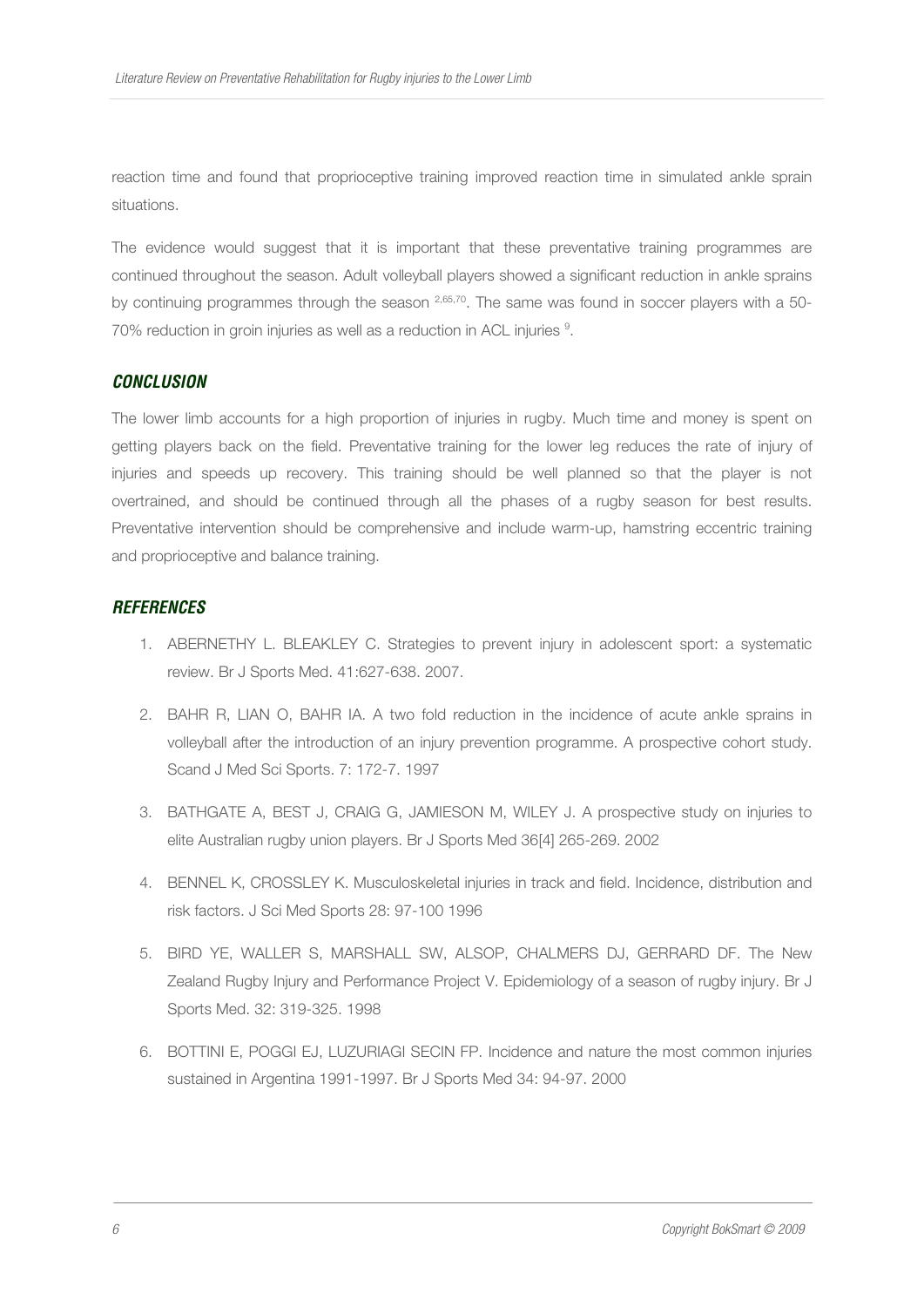- 7. BROCKETT CL, MORGAN DL, PROSKE U. Predicating hamstring injuries in elite athletes. Med Sci Sports Exerc. 36: 379-87. 2004
- 8. BROOKES JH, FULLER CW, KEMP SP, REDDIN DB. Epidemiology of injuries in English Professional Rugby Union. Part 1. Br J Sports Med 39[10] 757-66. 2005
- 9. CARAFFA A, CERULLI G, PROJETTI M. Prevention of anterior cruciate ligaments injuries in soccer. A prospective controlled study of proprioceptive training. Knee Surg Sports Traumatol Arthrosc. 4:19 19-21. 1996
- 10. CHAPEL JD, LIMPISVASTI ORR. Effect of a Neuromuscular Training Program on the Kinetics and Kinematics of Jumping Tasks. Am J Sports Med 36:1081-1086 2008
- 11. CLARK DR, ROUX C, NOAKES TD. A prospective study of the incidence and nature of injuries to adult rugby players. S Afr Med J. 77: 559-62. 1990
- 12. CLARK RA. Hamstring injuries: Risk assessment and Injury Prevention. Ann Acad Med. 37:341- 6. 2008
- 13. COLLINS CL, LYLE MA, MICHELI MD, YARD MPH, COMSTOCK D. Incidence and characteristics of injuries among US high school rugby players. Arch Pediatr Adoesc Med. 162[1] 2008
- 14. DALLALANA RJ, BROOKS JH, KEMP SP, WILLIAMS AM. The Epidemiology of Knee Injuries in English Professional Rugby Union. Am J Sports Med. 35: 818-830. 2007
- 15. EBSTRUP JF, BOJSEN-MOLLER F. Anterior cruciate ligament injuries in indoor ball games. Scand J Med Sci Sports 10: 114-6.2000
- 16. EKSTRAND J, GILLQUIST J. Prevention of sports injuries in volleyball players. In J Sports Med. 5:140-5. 1984
- 17. EMERY CA, CASSIDY JD, KLASSEN TP ROWE EL. Effectiveness of a home based balance training program in reducing sports related injuries among healthy adolescents. CMAJ 172: 749- 54. 2005
- 18. ERASMUS H, SPAMER EJ. Effect of a prevention programme on the incidence of rugby injuries among 15- and 16-year old schoolboys. SAJSM 19[2] 46-51. 2007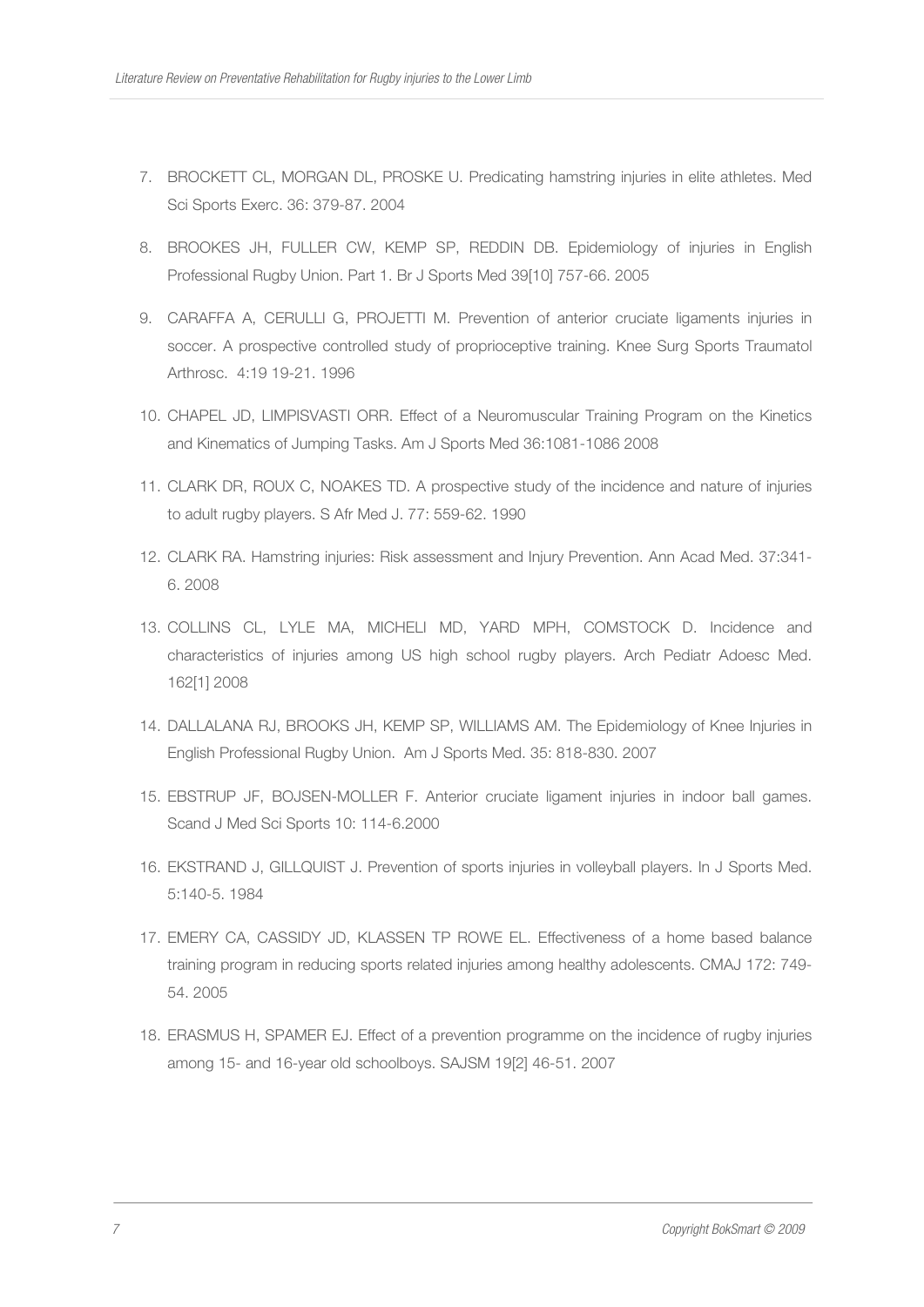- 19. GABBE, KL. BENNELL, CF. FINCH, H. WAJSWELNER, JW. ORCHARD Predictors of hamstring injury at the elite level of Australian football. Scandinavian Journal of Medicine & Science in Sports 16 [1], 7–13. 2006
- 20. GABBETT TJ, Incidence, site and nature of injuries in amateur rugby league over three consecutive seasons. Br J Sports Med. 34:98-103. 2000
- 21. GARRAWAY WM, LEE AJ, HUTTON SJ, RUSSEL E, Impact of professionalism on in injuries in Rugby union. Br J Sports Med 34: 348-51. 2000
- 22. GARRAWAY WM, LEE A, MACLEOD DAD. Factors influencing rugby tackle injuries in rugby union football. Br J Sports Med. 33:37-41. 1999
- 23. GARRAWAY M, MACLEOD D. Epidemiology of rugby football injuries. Lancet. 345: 1485-7. 1995
- 24. GARRET WE. Muscle strain injuries: clinical and basic elements. Med Sci Sports Exerc. 22: 436- 43. 1990
- 25. GERRARD DF, WALLER AE, BIRD YN. The New Zealand Rugby Injury and Performance Project II. Previous injury experience of a rugby playing cohort. Br J Sports Med. 28:229-33. 1994
- 26. GIANOTTI SM, QUARRIE KL, HUME P. Evaluation of RugbySmart: A rugby union community injury prevention programme. J Sci Med Sport
- 27. GIBBS N. Injuries in professional rugby league. A three year prospective study of South Sydney professional rugby league football club. Am J Sports Med. 21: 696-700. 1993
- 28. GISSANE C, JENNINGS DC, STANDING P. Incidence of rugby league injuries in rugby league football. Physiotherapy. 79:305-10. 1993
- 29. HEIDT RS, SWEETERMAN LM. CARLONAS RL, TRAUB JA. Avoidance of soccer injuries with preseason conditioning. Am J Sports Med. 28: 659-62. 2000
- 30. HEWETT TE, FORD KR. Prevention of anterior cruciate injuries. Cur. Women's Health Rep. 1[3]: 218-24. 2001
- 31. HEWETT TE, LINDENFELD TN, RICCOBENE JV, NOYES FR. The effect of neuromuscular training on the incidence of knee injury in the female athlete. A prospective study. Am J Sports Med 27: 699-706. 1999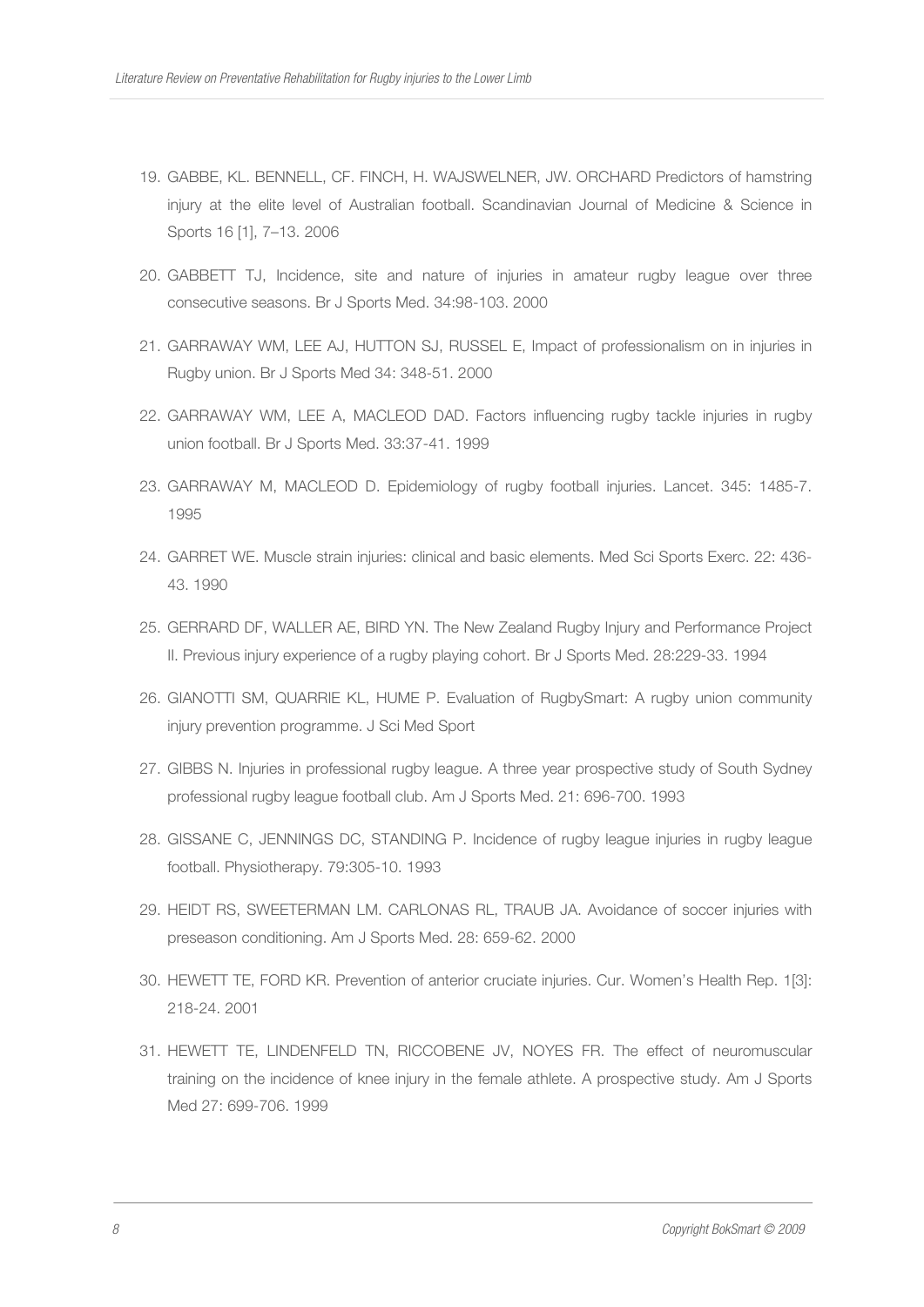- 32. HEWETT TE, STROUPPE AL, NANCE TA, NOYES FR. Plyometric training in females. Decreased impact forces and increased hamstring torques. Am J Sports Med. 24: 765-73. 1996
- 33. HOLCOMB WR, RUBLEY MD, LEE HJ, GUADAGNOLI MA. Effect of hamstring –emphasized resistance training on hamstring: quadriceps strength ratio. J Strength Cond Res. Feb 21[1]:41- 7. 2007
- 34. HOLM I, FOSDAHL MA, FRIIS A, RISBERG MA, MYLEBUST G, STEEN H. Effect of neuromuscular training on proprioception, balance, muscle strength and lower limb function in the female team handball players. Clin J Sports Med 14: 88-94. 2004
- 35. HOLTZHAUSEN L, SCHWELLNUS M, JAKOET I. PRETORIUS AL. The incidence and nature of injuries in South African Rugby Players in the Super 12. SAMJ. 96[12] 1260-1265. 2006
- 36. HUGHES DC, FRICKER PA. A prospective survey of injuries to first grade rugby union players. Clin J Sports Med. 4:249-56. 1994
- 37. JAKOET I, NOAKES TD. A high rate of injury during the 1995 Rugby World Cup. S Afr Med J. Jan : 88[1] 45-7. 1998
- 38. JUNGE A, ROSCH D, PETERSON L, GRAF BAUMANN T, DVORAK J. Prevention of soccer injuries a prospective intervention study. Am J Sports Med 30: 652-9. 2002
- 39. KEW T, NOAKES TD. KETTLES. AN. A retrospective study of spinal cord injuries in Cape Province rugby players. S Afr Med J. 80:127-133.1991
- 40. KIDGELL DJ, HORVATH DM, JACKSON BM, SEYMOUR PJ. Effect of six weeks of dura disc and mini trampoline balance training on postural sway in athletes with functional ankle instability. J Strength Cond Res May 21[2] 466-9. 2007
- 41. LEE A, GARRAWAY W, HEPBURN W, LAIDLAW R. Influence of rugby injuries on players subsequent health and lifestyle: beginning a long term follow up. Br J Sports Med. 35[1] 38-42. 2001
- 42. LEE AJ, GARRAWAY WM. Epidemiological comparison of injuries in school and senior club rugby. Br J Sports Med. 30[3]:213-217. 1996
- 43. LEE AJ, GARRAWY WM, ARNEIL DW. Influence of preseason training, fitness and existing injury on subsequent rugby injury. Br J Sports Med. 35:412-419.2001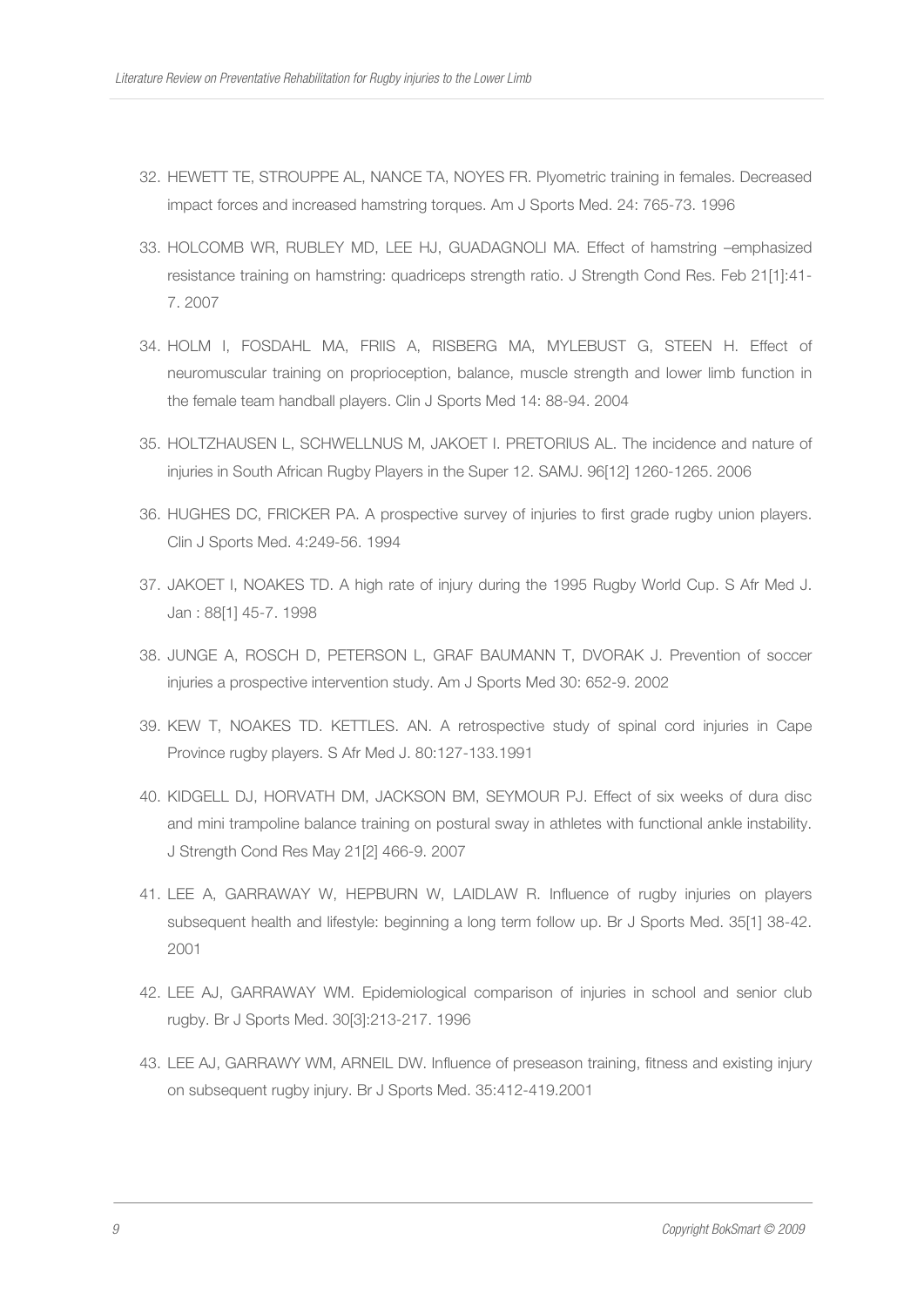- 44. LEWIS E. Rugby Injuries. Do men and women sustain different injuries? Sportscare Journal. 1:8- 9. 1994
- 45. MAFFULLI N, KING JB, HELMS P. Training in elite young athletes [TOYA] study. Br J Sports Med. 28:12-6. 1994
- 46. MANDLEBAUM BR, SILVERS HJ, WANTANABE DS, THOMAS SD, GRIFFIN LY, KIRKENDALL DT, GARRET W. Effectiveness of a neuromuscular and proprioceptive training programme in preventing anterior cruciate ligament injuries in female athletes: 2 year follow up. Am J Sports Med. 33[7] : 1003-10 2005
- 47. MJOLNEES R, ARNASON A, OSTHHAGEN T, RAASTAD T. A 10 week randomized trail comparing eccentric vs concentric hamstring strength in well trained soccer players. Scand J Med Sci Sports. 14: 311-7. 2004
- 48. MEYER GD, FORD, KR, HEWETT TE. Differential neuromuscular training effects on ACL injury risk factors in "high-risk" versus "low-risk" athletes. BMC Musculoskelel Disord. 8:8:39. 2007
- 49. MYERS PT. Injuries presenting form rugby union football. Med J Aust. 2:17-19. 1980
- 50. MYKELBUST G, ENGEBRESTSEN L, BRAEKKEN IH, SKOHLBERG A, OLSEN OE, BAHR R. Prevention of ACL injuries in female handball players a prospective intervention over 3 years. Clin J Sport Med. 13: 71-8. 2003
- 51. NATHAN M. GOEDEKE R, NOAKES TD. The incidence and nature of Rugby injuries experienced one school during the 1982 rugby season. S Afr Med J. 64:132-7 1983
- 52. OLSEN OE, MYKELBUST G, ENGEBRETSEN L, HOLME I, BAHR R. Exercises to prevent lower limb injuries in youth sports: a cluster randomised control trial. Br Med J. 330:449 2005
- 53. OLSEN OE, MYKLEBUST G, ENGEBRESTEENL, BAHR R. Injury Mechanism for anterior cruciate ligament injuries in team handball: a systematic video analysis. Am J Sports Med. 32: 1002-12. 2004
- 54. ORCHARD J, ALCOTT E, CARTER S, FARHART P. Injuries in Australian cricket at first class level. 1995/1996 t0 2000-2001. Br J Sports Med. 36: 2002
- 55. QUARRIE K, ALSOP J, WALLER A, BIRD Y, MARSHALL, S CHALMERS. The New Zealand rugby injury and performance project. VI. A prospective cohort study of risk factors for injury in rugby union football. Br J Sports Med. 35[3] 157-166. 2001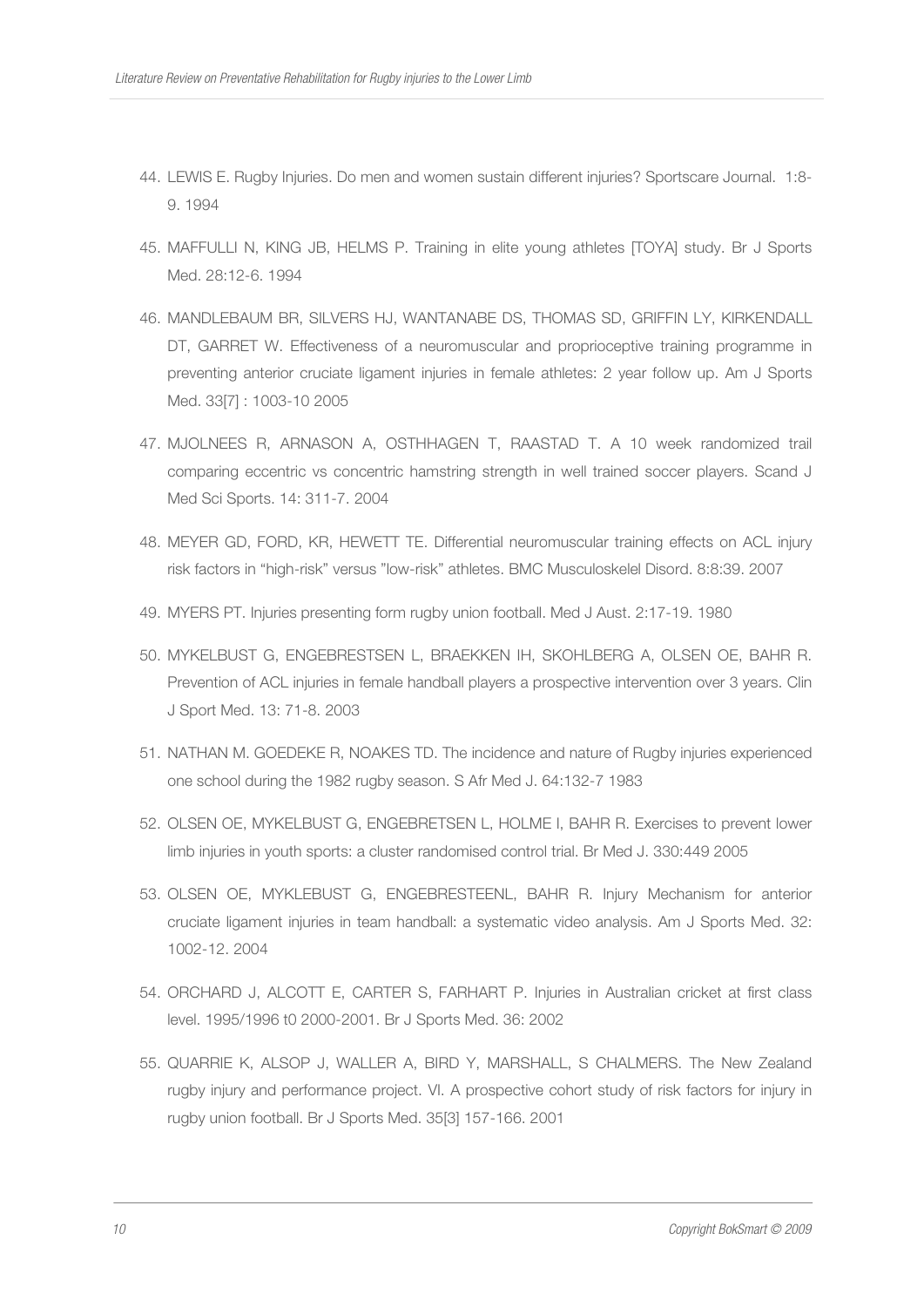- 56. QUARRIE KL, ALSPO J, WALLER AE. A prospective cohort study of risk factors for injury in rugby union. J Sports Sci 17: 838-9. 1999
- 57. REILLY T, HARDIKER R. Somatotype and injuries in adult student rugby football. J Sports Med Phys Fitness. 21:186-90. 1981
- 58. SCHICK D, MOLLOY M, WILEY JP. Injuries during the 2006 Womens Rugby World Cup Rugby. 162[1] 2008
- 59. SEWARD H, ORCHARD J, HAZARD H, COLLONSON D. Football injuries in Australia at Eltie level. Med J Aust 159:298-301. 1993
- 60. SEWARD H, ORCHARD J, HAZARD, COLLINSON. Football injuries in Australia at an elite level. Med J Aus 159[5] 1993
- 61. SHAWDON A, BRUCKNER P. Injury Profile of amateur Australian Rules footballers. Aust J Sci Med Sports. 26:59-61. 1994
- 62. SHERRY MA, BEST TM. A comparison of 2 rehabilitation programs in the treatment of acute hamstring strains. J Orthop Sports Phys Ther Mar;34[3]:116-25. 2004
- 63. SHETH P, BING Y, LASKOWSKI E, KAI-NAN A. Ankle Disk Training Influences Reaction Times of Selected Muscles in a Simulated Ankle Sprain. Scand J Med Sci Sports 16[1] 7-13 2006.
- 64. SILVERS HJ, MANDLEBAUM BR. Prevention of anterior cruciate ligament injury in female athletes. Br J Sports Med. 41: 52-59. 2007
- 65. STASINOPOULOS D. Comparison of 3 preventative methods in order to reduce the incidence on ankle inversion sprains among females. Br J Sports Med. 38: 182-5. 2004
- 66. STEPHENSON S, GISSANE C, JENNINGS D. Injury in Rugby league. A four year prospective study. Br J Sports Med 30: 331-4. 1996
- 67. UPTON P, ROUX CE, NOAKES TD. Inadequate pre-season preparation of schoolboy rugby players. A survey of players at 25 Cape province high schools. S Afr Med J. 86: 531-3.1996
- 68. VERHAGEN E, VAN DER BEEK, TWISTK J. The effect of proprioceptive balance board training programme for prevention of ankle sprains. A prospective controlled trial. Am J Sports Med 32: 1385-93. 2004